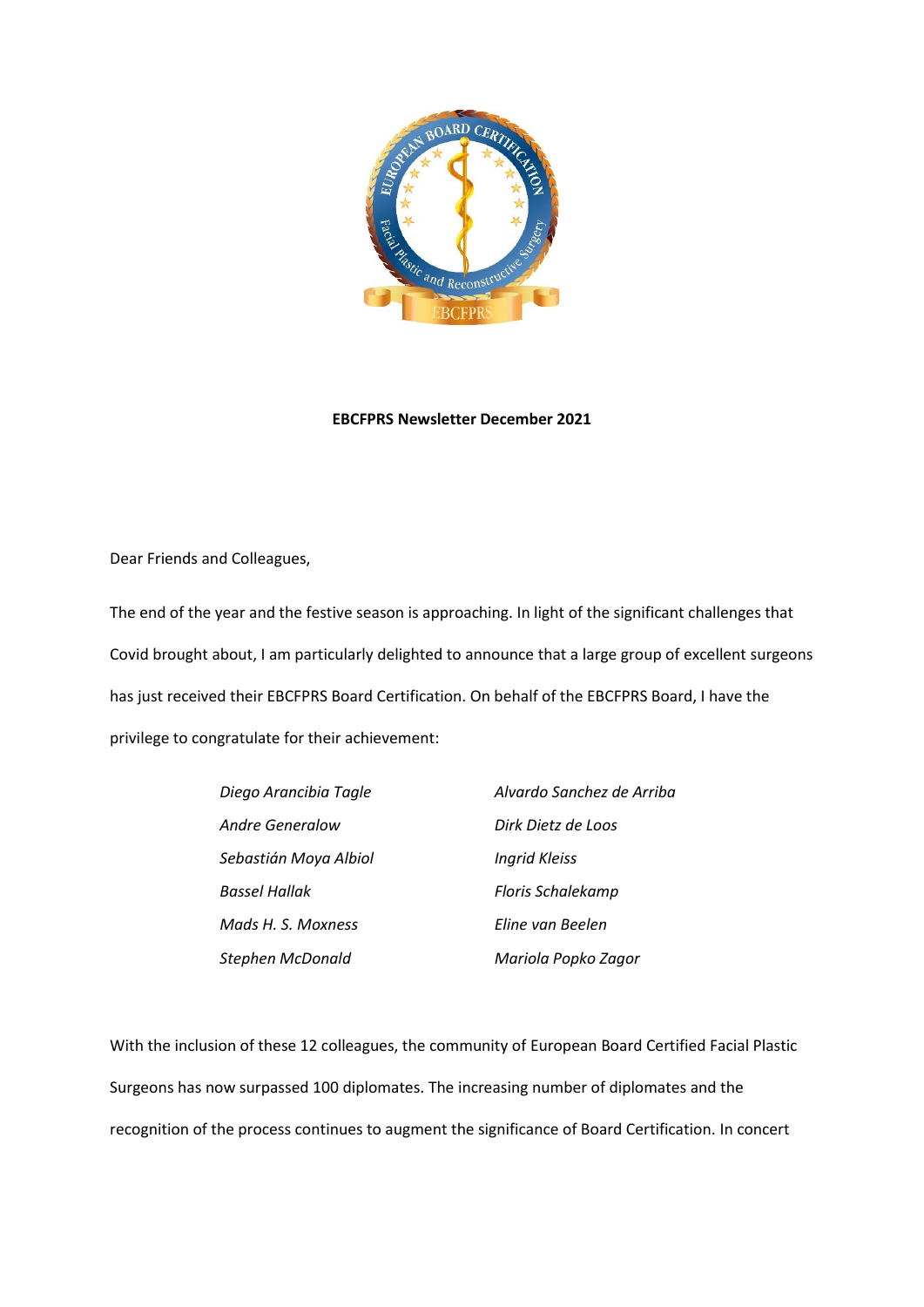with the corresponding American and International Certification Boards, the European Certification process represents the global benchmark in Facial Plastic Surgery.

Interest in the Certification process continues to be very robust. We are pleased to announce the date for the upcoming EBCFPRS exam in 2022: The exam will be held on

## **July 9 and 10, 2022**

at the Westminster Plaza Hotel in London, UK. Please see EBCFPRS.org for further information. Please share this information with your younger colleagues and encourage them to pursue Certification by the European Board for Certification in Facial Plastic and Reconstructive Surgery.

The certification process is open to colleagues who have been practicing facial plastic surgery for more than two years. These "regular track" applicants are required to submit their surgical experience over two years. An alternative track is offered to those surgeons in fellowship training. Detailed information is available on EBCFPRS.org.

The recent advances in the certification process would not have been possible without the contributions of a group of highly competent and dedicated individuals. Please allow me to recognize their contrubutions: Abel – Jan Tasman for overseeing finances, Julian Rowe – Jones and Santdeep Paun for their guidance on important Executive Board decisions, Haneen Sadick and Eduardo Morera for creating the database of Board – Certified Surgeons, Anil Joshi for certificate management, Dirk – Jan Menger, Özcan Cakmak and Frank Datema for overseeing credentialing. In addition, I would like to recognize Barbara Kofler, Benjamin Hunter, and Ullas Raghavan for serving as examiners for this year´s exam. Peter Adamson, Laurie Wirth, Lisa Novitsky and Missy Harp are instrumental in bringing the exam to Europe. All these individuals made the recently held 2021 exam possible, despite all the challenges.